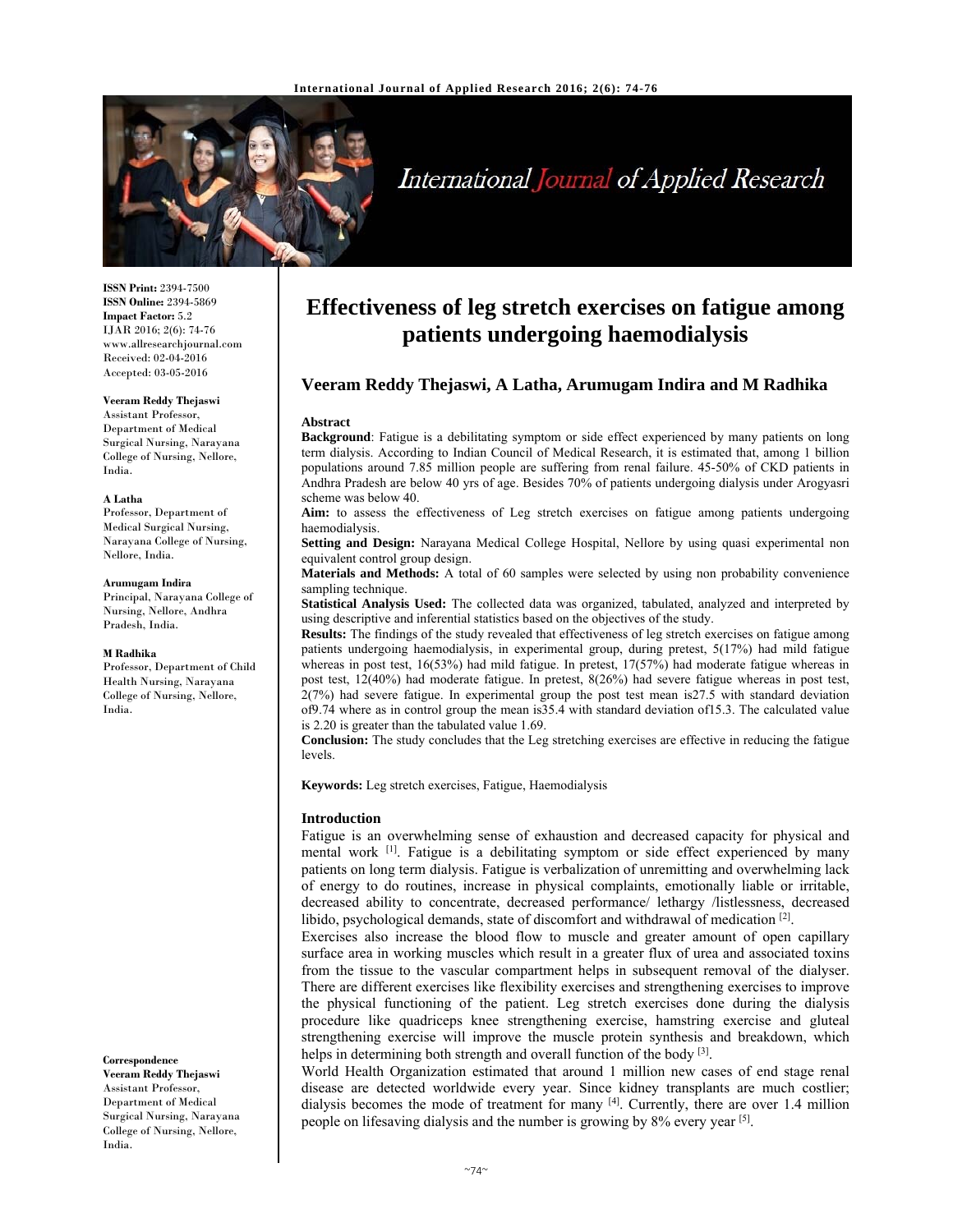#### **Statement of the Problem**

A study to assess the effectiveness of Leg stretch exercises on fatigue among patients undergoing haemodialysis at Narayana Medical College Hospital, Nellore.

#### **Objectives of the Study**

- 1. To assess the level of fatigue among patients undergoing haemodialysis
- 2. To assess the effectiveness of leg stretch exercises on fatigue among patients undergoing haemodialysis.
- 3. To find the association between the effectiveness of leg stretch exercises on fatigue among patients undergoing haemodialysis with their selected socio demographic variables.

### **Hypotheses Null Hypotheses**

**H01:-**There is no statistically significant difference on level of fatigue before and after implementation of leg stretch exercises among patients undergoing haemodialysis in experimental group and control group.

**H02:** There is no statistically significant association between the effectiveness of leg stretch exercises on fatigue and socio-demographic variables of patients undergoing haemodialysis.

#### **Research Hypotheses**

**H1:** There is a statistically significant difference on level of fatigue before and after implementation of leg stretch exercises among patients undergoing haemodialysis in experimental group and control group.

**H2:** There is a statistically significant association between the effectiveness of leg stretch exercises on fatigue and socio-demographic variables of patients undergoing haemodialysis.

#### **Materials and Methods**

The study was conducted in Narayana Medical College Hospital, Nellore by using Quasi experimental nonequivalent control group design. A total of 60 patients on haemodialysis were selected by using convenience sampling technique. The data collection includes socio demographic data of patient and fatigue rating scale for assessing the fatigue levels. Pre test was done by using observational checklist and it took 15 min for each patient. Following pre test, intervention with leg stretching exercises for 30 minutes was given to experimental group for 7 days. Post test was conducted on 8<sup>th</sup> day in both experimental and control group with the same fatigue rating scale to assess the effectiveness of leg stretch exercises.

Plan for Data Analysis: Data analysis was done using descriptive statistics and inferential statistics.

### **Descriptive statistics**

- Frequency and percentage distribution,
- Mean & standard deviation

# **Inferential statistics**

**4** Chi-square test.

#### **Results and Discussion**

Frequency and percentage distribution of fatigue rating scale on fatigue among patients undergoing haemodialysis in experimental group.

| Sl. No | <b>Fatigue Rating Scale</b> | <b>Pretest</b> |               | Post test |               |
|--------|-----------------------------|----------------|---------------|-----------|---------------|
|        |                             |                | $\frac{0}{0}$ | F         | $\frac{0}{0}$ |
|        | Mild Fatigue                |                |               |           | 53            |
|        | Moderate Fatigue            |                | 57            |           | 40            |
|        | Severe Fatigue              |                | 26            |           |               |
|        | Total                       | 30             | 100           | 30        | $\Omega$      |

Table 1 Shows that in experimental group during pretest, 5(17%) had mild fatigue whereas in post test 16(53%) had mild fatigue. In pretest, 17(57%) had moderate fatigue whereas in post test, 12(40%) had moderate fatigue. In pretest 8(26%) had severe fatigue whereas in post test 2(7%) had severe fatigue.



**Fig 1:** Percentage distribution of fatigue rating scale on fatigue among patients undergoing haemodialysis in experimental group.

**Table 2:** Compare the effectiveness of Leg stretching exercises on fatigue with the post test scores among patients undergoing haemodialysis

| <b>Criteria</b>        | Mean | <b>Standard</b><br>deviation(SD) | Independent<br><b>T-test</b> |
|------------------------|------|----------------------------------|------------------------------|
| Experimental<br>group. | 27.5 | 9.74                             | $C = 2.20$<br>$t=1.69$       |
| Control group          | 35.4 | 5.3                              | $x**$                        |

 $S^*$  = significant *P*<0.05 df<sub>(n-1)</sub>=29

Table 2 shows in experimental group the post test mean is 27.5 with standard deviation of 9.74 where as in control group the mean is 35.4 with standard deviation of 15.3. The calculated value is 2.20 is greater than the tabulated value1.69 at *P*<0.05 and the leg stretch exercises are effective in reducing the fatigue levels of patients undergoing haemodialysis.

# **Association between the effectiveness of leg stretch exercises on fatigue among patients undergoing haemodialysis with socio demographic variables**

There is statistically significant association between comorbid diseases and frequency of dialysis procedure with leg stretch exercises. There is no statistically significant association between leg stretching exercises with age, sex, education, occupation, income, marital status, family type, habit of smoking, habit of alcohol, diet, duration of chronic renal disease, duration of dialysis treatment, history of AV fistula.